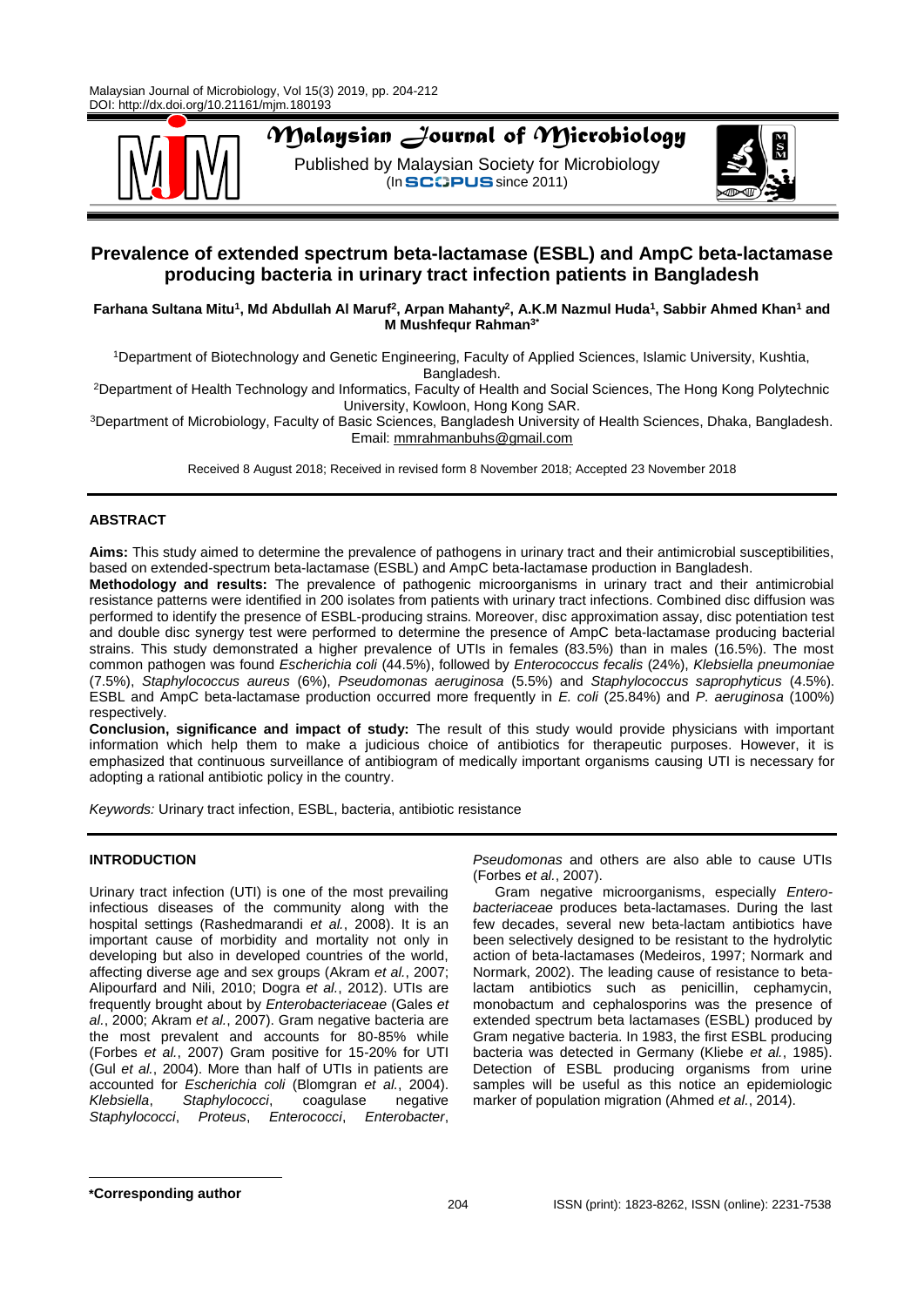Furthermore, AmpC beta-lactamases are clinically important cephalosporinases encoded on the chromosomes of many of the *Enterobacteriaceae*, where they mediate resistance to cephalothin, cefazolin, cefoxitin, most penicillins, and beta-lactamase inhibitors (Coudron *et al.*, 2000; Jacoby, 2009). In many *Enterobacteriaceae*, AmpC expression is low but inducible in response to beta-lactam exposure (Jacoby*,* 2009).

In this study, we have conducted a retrospective study to compare the frequency of numerous urinary pathogens isolated from urine cultures received from both male and female volunteer patients with community acquired UTIs at BUHS hospital, Dhaka, Bangladesh as well as identification of ESBL and AmpC production among the uropathogens.

## **MATERIALS AND METHODS**

#### **Ethical statement**

Ethical clearance from the Ethical Review committee of Bangladesh University of Health Sciences (BUHS) Hospital, Dhaka, Bangladesh and patients were admitted after written informed agreement was obtained (Memo no: BUHS/BIO/EA/13/054).

#### **Study subjects**

In total, 200 age and sex matched UTI patients were included in the present study. The study was carried out in the Department of Microbiology, Bangladesh Institute of Health Sciences (BUHS) Hospital, Dhaka, Bangladesh from January 2014 to June 2014. Two hundred clinical specimens (only urine) were collected from both sexes reported with UTI only, the UTI with other diseases were exempted from this study.

## **Collection of urine sample**

The patients were given a sterile, dry wide mouthed, leakproof container and explained the importance of collecting a specimen with a little contamination as possible. Patients were voluntary agreed to give their sample (Gradwohl *et al.*, 1980). Female patients were instructed to clean the area around the urethral opening with clean water, dried the area and collected the urine with the labia held apart. About 20 mL of urine was collected in each container from every patient (Gradwohl *et al.*, 1980). During collection of samples, basic PPE such as gloves and mask, were worn and other precautionary practices were taken for personal safety. After collection, the specimen containers were carefully capped, labeled with the date, the identification number and the time of collection. The specimens were transported to the microbiology laboratory as soon as possible for further analysis.

## **Sample preparation**

About 5 mL of urine sample was taken in a clean sterile centrifuge tube and centrifuged at 3000 rpm for 10 min. After the centrifugation, the supernatant was discarded. The sediment was then examined by wet mount preparation. Microscopic examination of urinary sediments by wet mount included the detection of WBC (pus cells) and RBC. Number of WBC and RBC were estimated as number per HPF i.e., number of objects seen in 40× objective of microscope.

#### **Isolation and identification of uropathogens**

The pathogens in urine sample were identified through microscopy, culture, and biochemical tests. After conducting microscopic examination (Vandepitte, 2003) several culture tests were performed to isolate different types of uropathogens. MacConkey Agar (MA) was used for gram-negative enteric bacteria isolation at 37 °C for 24h-48 h interval. Bacterial identification was done by phenotypic examination of the culture, looking for typical characteristics, and by Gram staining. In addition, suspected Gram-negative organisms were identified on the basis of some facts such as colony characteristics, oxidase reaction, motility, urease production, citrate utilization, gas and indole production and sugar fermentation reactions. Cysteine Lactose Electrolyte Deficient (CLED) medium was used for isolating Grampositive bacteria. Moreover, suspected Gram-positive organisms were identified by colony characteristics, catalase test, coagulase test, grow on to mannitol media and sensitivity pattern of Novobiocin (differentiation disk, not antibiotic) (Forbes *et al.*, 2007).

## **Antibiotic susceptibility testing**

Antimicrobial susceptibility pattern of isolated bacterial pathogens was performed by Kirby Bauer disc diffusion method according to the guidelines of the Clinical and Laboratory Standards Institute (CLSI). Following antimicrobial agents were used for determining antibiogram of isolated organisms: Amikacin 30 μg, Clavulanic acid/amoxicillin 30 μg, Ampicillin 10 μg, Cefotaxime 30 μg, Cefoxitine 30 μg, Cephradine 30 μg, Colistine 10 μg, Ciprofloxacin 5 μg, Gentamycin 120 μg, Imipenem 10 μg, Doxycycline 30 μg, Tetracycline 15 μg, Pipercillin/ Tazobactam 110 μg, Tigeycline 15 μg, Nalidixic Acid 30 μg, Nitrofurantoin 300 μg, Netilmycin 30 μg, Chloramphenicol 5 μg, Ceftazimide 30 μg and Vancomycin 30 μg. Most of the antibiotic discs and culture media used in this study were purchased from Oxoid, UK. The diameters of the zones of inhibition for individual antimicrobial agents were translated into susceptible and resistant categories according to National Committee for Clinical Laboratory Standards criteria (Wayne, 2009).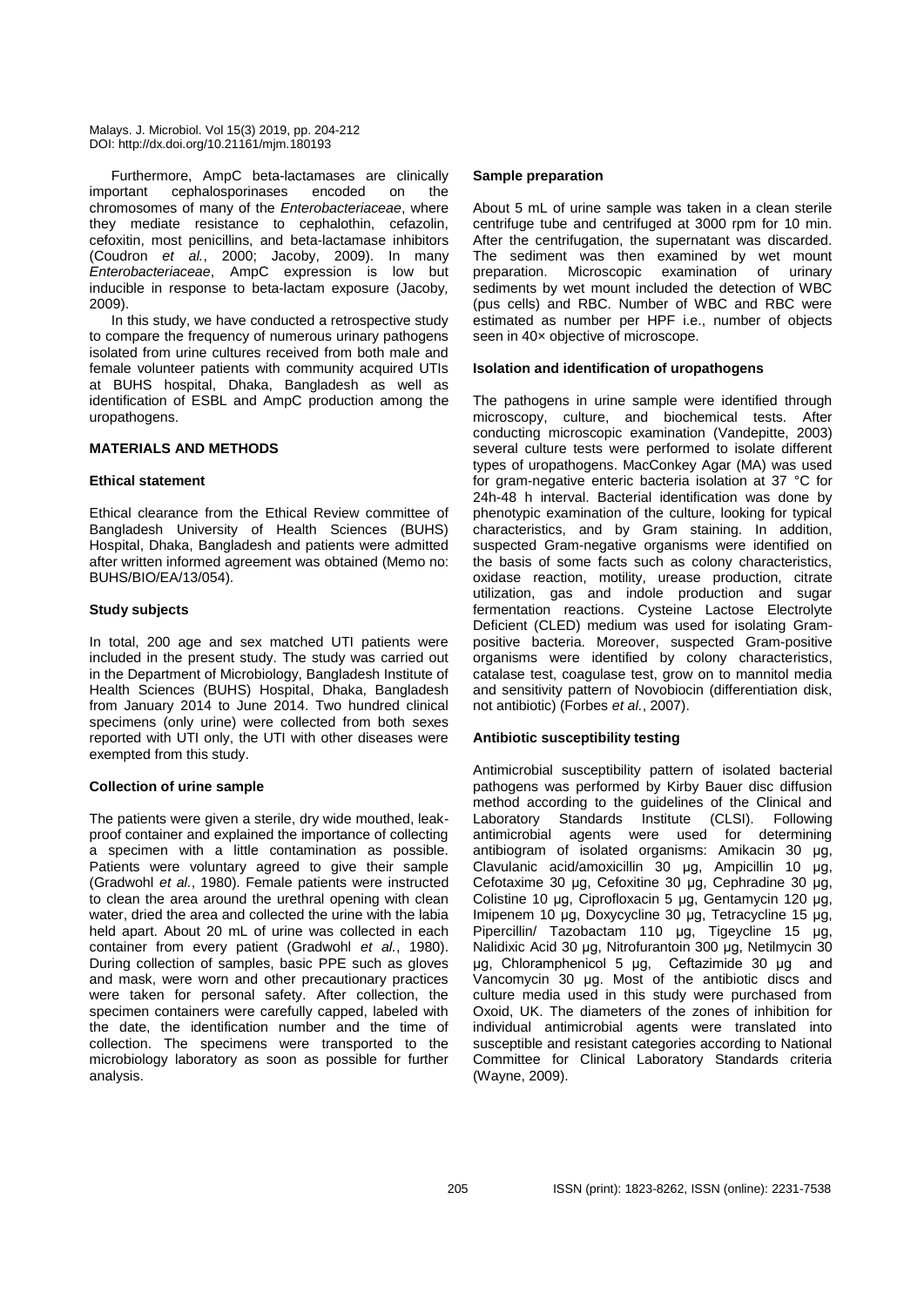#### **Detection of ESBL by the combined disc method**

Cultured strains along with positive (*K. pneumoniae* ATCC700603) and negative (*E. coli* ATCC 25922) control strains were inoculated onto Muller-Hinton agar (Sisco Research Laboratories Pvt. Ltd., Maharashtra, India). Commercialized discs containing ceftazidime (Ca) 30 μg and ceftazidime plus clavulanate (Cac) 30 μg plus 10 μg respectively were used in this method. After 24 h of incubation at 37 °C, an increase in diameter of ≥5mm with ceftazidime plus clavulanate (Cac) disc as compared to ceftazidime (Ca) disc alone was considered positive for ESBL detection (Kumar *et al.*, 2006; Wayne, 2009).

#### **Detection of AmpC beta-lactamases**

As per CLSI guidelines for detection of AmpC class of beta-lactamases, no valid technique has been established yet. Initiation of AmpC beta-lactamase synthesis was AmpC based on the disc approximation assay using several inducer substrate combinations such as Imipenem/Ceftazidime, Cefoxitin/Piperacillin, Imipenem/ Cefoxitin, Imipenem/Cefotaxime, Imipenem/Piperacillin – tazobactam (Dunne and Hardin, 2005). Disc potentiation (DP) test and double disc synergy test (DDST) using 3 aminophenylboronic acid (APB) (100 mg/mL dissolved in DMSO) were performed as confirmatory test (Yagi *et al.*, 2005). An increase in zone size of ≥5mm around the Ceftazidime- APB disk compared to ceftazidime only disc was recorded as a positive result for disc potentiation test. In DDST, the presence of change in the shape of growth inhibitory zone around ceftazidime or cefotaxime disc through the interaction with the 3- Aminophenyl boronic acid containing disc was interpreted as positive for AmpC production.

#### **RESULTS**

#### **Age and sex distribution of patients**

During the 6 months study period, a total of 200 patients of different age and sex who showed culture positive urine were included in this study. Of 200 cases, 33

(16.5%) were males and 167 (83.5%) with a male female ratio of 1:5. Most of the patients (28%) were between 61- 70 years of age and only 2% were under 20 years of age. In each age group, the percentage of female patients were high but there were no female patients in ≤ 20 age group (Table 1).

| Table 1: Age and sex distribution of study population. |
|--------------------------------------------------------|
|--------------------------------------------------------|

| Age<br>group | No. of<br>patient | %    | Female | %    | Male | %    |
|--------------|-------------------|------|--------|------|------|------|
| $\leq 20$    | 4                 | 2    | 0      |      | 4    | 2    |
| $21 - 30$    | 16                | 8    | 16     | 8    | 0    | 0    |
| $31 - 40$    | 25                | 12.5 | 24     | 12   |      | 0.5  |
| 41-50        | 29                | 14.5 | 27     | 13.5 | 2    |      |
| 51-60        | 42                | 21   | 38     | 19   | 4    | 2    |
| 61-70        | 56                | 28   | 44     | 22   | 12   | 6    |
| >70          | 28                | 14   | 18     | 9    | 10   | 5    |
| Total        | 200               | 100  | 167    | 83.5 | 33   | 16.5 |

#### **Identification of uropathogens**

Culture of 200 urine samples yielded a total of 130 (65%) gram negative bacterial growth including 89 (44.5%) of *E. coli*, 15 (7.5%) of *K. pneumoniae,* and 11 (5.5%) of *P. aeruginosa*, whereas remaining 70 (35%) were proved as gram positive bacterial growth including 48 (24%) of *E. fecalis*, 12 (6%) of *S. aureus* and 9 (4.5%) of *S. saprophyticus* (Tables 2 and 3).

#### **Prevalence of ESBL-producing organisms**

Identified isolates were further tested for the production of ESBL (Figure 1). Twenty-three (25.84%) of the total 89 *E. coli* were identified as positive for ESBL. All 11 *P. aeruginosa* isolates were negative for ESBL (100%); fourteen (93.34%) of 15 *K. pneumoniae* samples were negative and one (100%) of the 1 sample of *Citrobacter spp*. and *Edwardsiella* were positive. Seven (100%) of the 7 *Enterobacter* spp. and four (100%) of the 4 *Acinetobacter* spp. samples were ESBL negative respectively. In this current study, ESBL positive isolates were mainly detected with *E. coli* (25.84%) (Table 4).

**Table 2:** Gram Negative bacteria isolated from UTI patients (n=200).

| Name of organism       | No of patient | (%)  | Female | (9/0) | Male | (9/0) |
|------------------------|---------------|------|--------|-------|------|-------|
| Escherichia coli       | 89            | 44.5 | 78     | 87.64 |      | 12.35 |
| Klebsiella pneumoniae  | 15            | 7.5  | 14     | 93.33 |      | 6.66  |
| Pseudomonas aeruginosa | 11            | 5.5  | 11     | 100   | 0    | 0     |
| Enterobacter spp       |               | 3.5  | 6      | 85.7  |      | 14.3  |
| Acinetobacter spp      |               |      |        | 100   |      | 0     |
| Proteus mirabilis      |               |      |        | 0     |      | 100   |
| Edwardsiella           |               | 0.5  |        | 100   |      | 0     |
| Citrobacter spp        |               | 0.5  |        | 100   |      | 0     |
| Total                  | 130           | 65   | 113    | 56.5  |      | 8.5   |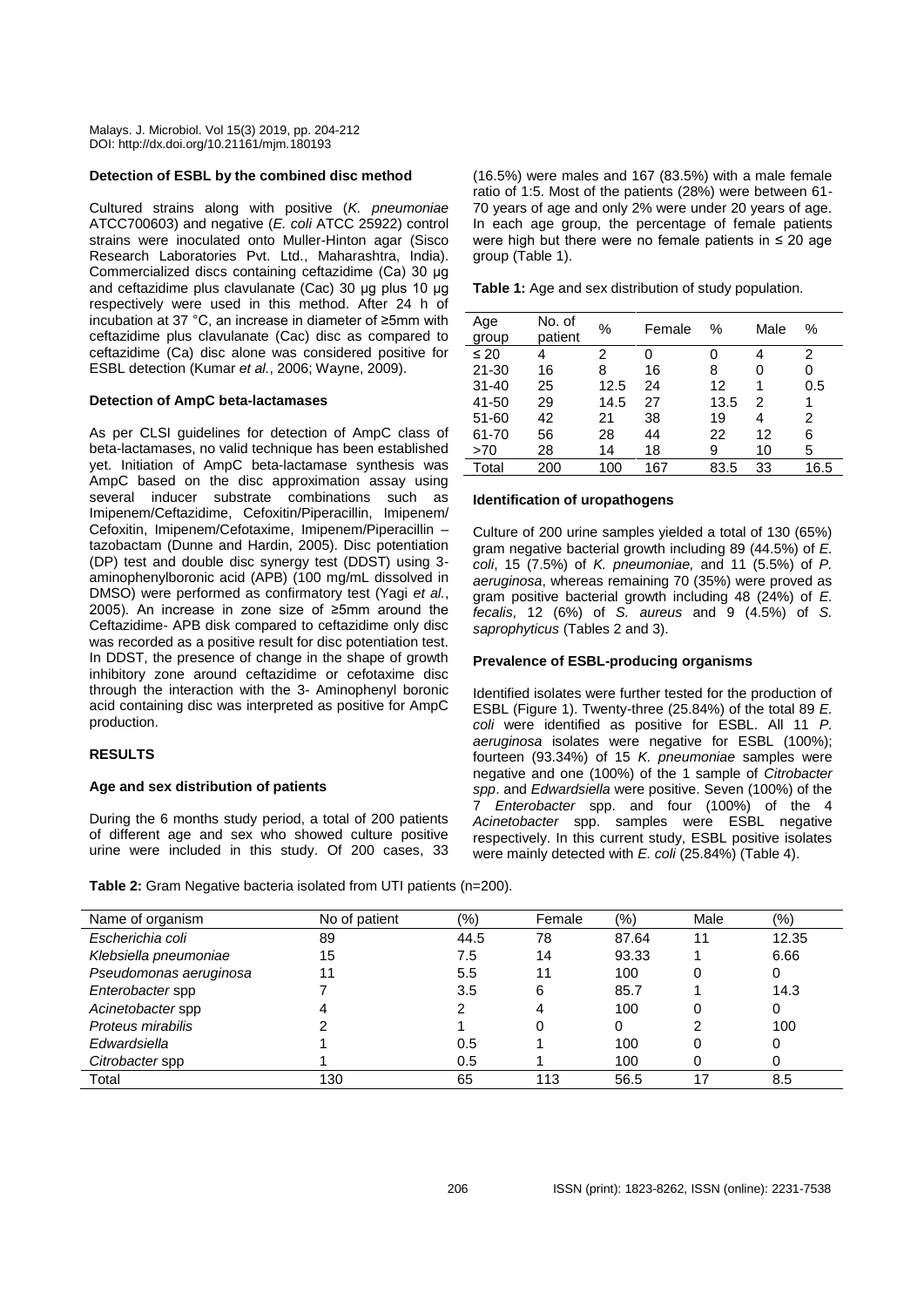**Table 3:** Gram positive bacteria isolated from UTI patients (n=200).

| Name of Organism             | No of patient | (%) | Female | (%) | Male | (%) |
|------------------------------|---------------|-----|--------|-----|------|-----|
| Enterococcus fecalis         | 48            | 24  | 36     | 75  | 12   | 25  |
| Staphylococcus aureus        | 12            |     |        | 75  |      | 25  |
| Staphylococcus saprophyticus |               | 4.5 | 9      | 100 |      |     |
| Staphylococcus epidermidis   |               | 0.5 |        |     |      | 100 |
| Total                        | 70            | 35  | 54     | 27  | 16   | 8   |

**Table 4:** The number and percentages of ESBL and AmpC beta-Lactamases producing organisms (n= 200).

| Name of the organism   | No of patient | <b>ESBL</b> producing |       | AmpC producing |       |  |  |
|------------------------|---------------|-----------------------|-------|----------------|-------|--|--|
|                        |               | Freq                  | %     | Freq           | %     |  |  |
| Escherichia coli       | 89            | 23                    | 25.84 |                | 12.35 |  |  |
| Klebsiella pneumoniae  | 15            |                       | 6.66  |                | 20    |  |  |
| Pseudomonas aeruginosa | 11            |                       |       |                | 100   |  |  |
| Acinetobacter spp      |               |                       |       |                | 50    |  |  |
| Citrobacter spp        |               |                       | 100   |                |       |  |  |
| Proteus mirabilis      |               |                       |       |                |       |  |  |
| Edwardsiella           |               |                       | 100   |                |       |  |  |
| Enterobacter spp       |               |                       |       |                | 85.71 |  |  |
| Total                  | 130           | 26                    | 20    | 33             | 25.38 |  |  |



**Figure 1:** ESBL producing microorganisms. In the figure, the presence of key shape zone of inhibition of Ceftazidime (CAZ), Amoxyclav (AMC) and Cefotaxime (CTX) indicate the ESBL production.

## **Antibiotic Susceptibility pattern of ESBL and AmpC beta-lactamase producing uropathogens**

ESBL positive isolates were further tested for the production of AmpC (Figure 2). Table 5 has illustrated the prevalence of the ESBL producing organisms in our isolates, particularly *E. coli* and *Klebsiella* of the *Enterobacteriaceae* family. Double disc diffusion method was used for the detection of ESBL. In addition, table 6 showed the prevalence of the AmpC beta-lactamase producing organisms in our isolates, particularly *E. coli*, *P.aeruginosa* and *Enterobacter* sp*.* Prevalence of ESBL and AmpC beta-lactamase in the urinary isolates was found to be 13% and 16.5% respectively.



**Figure 2:** AmpC beta-lactamases producing microorganisms. Here, resistance to Cefoxitin (FOX) indicates the AmpC production.

## **DISCUSSION**

UTIs have already been very common around the world with diverse pattern. The findings of this study have disclosed the relationships between sex, age, isolated bacterial strains and antibiotic resistance of UTIs. Our study demonstrated a high prevalence of UTIs in females (83.5%) than in males (16.5%) which correlates with other findings which declared that the frequency of UTIs is higher in females as compared to males (Rajalakshmi and Amsaveni, 2011). The reason behind this higher frequency of UTI in females may be due to close proximity of the external urethral orifice to the anus, smaller urethra, incontinence, sexual intercourse, and bad toilet (Aiyegoro *et al.*, 2007, Orrett and Davis, 2006).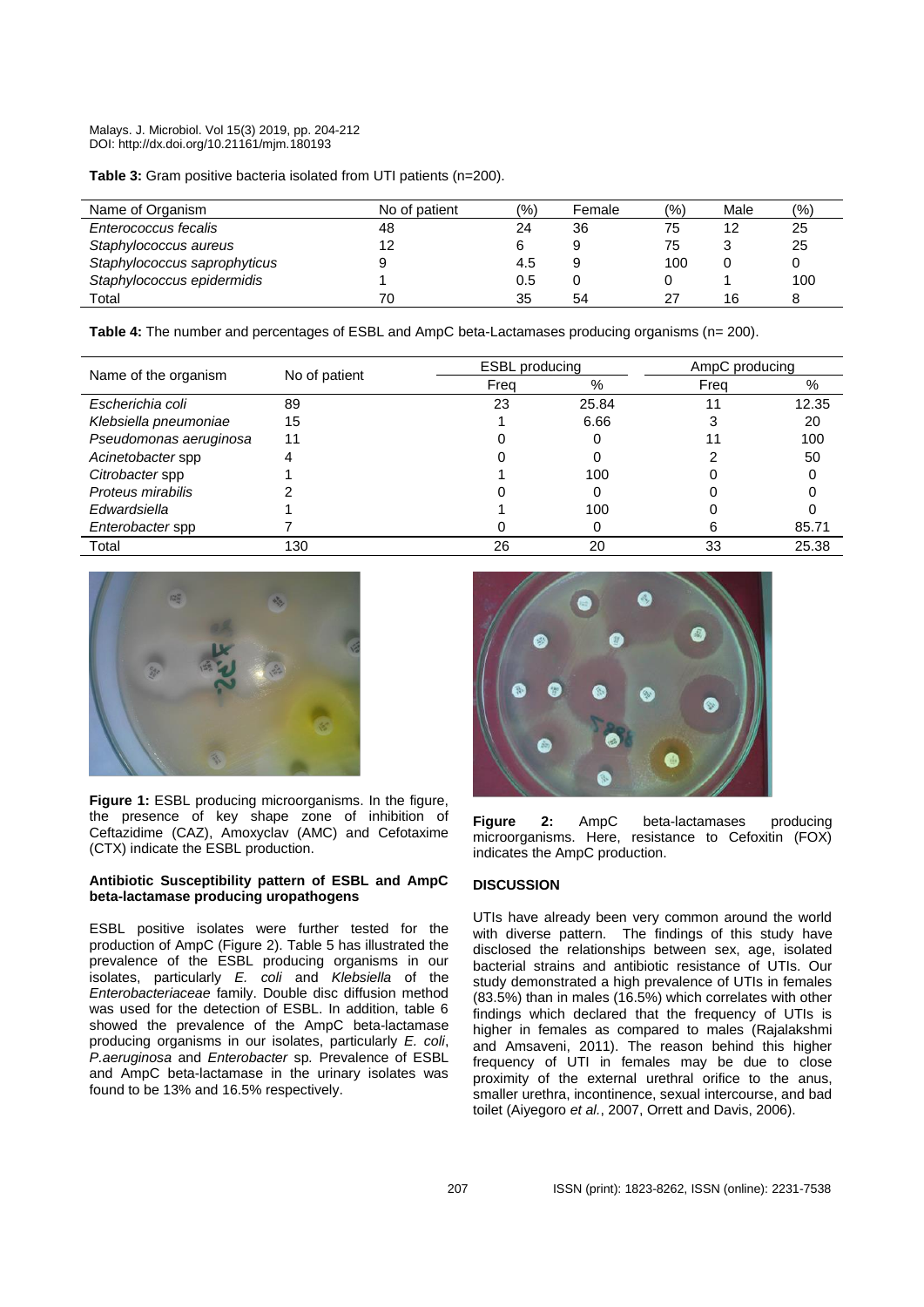## **Table 5:** Antibiotic susceptibility pattern of ESBL (N=26).

| Organisms                 | $E.$ coli (n=23) |      |      |      |      | Klebsiella (n=1) |      |     |      |     | Citrobacter (n=1) |     | Edwardsiella (n=1) |     |      |      |  |  |
|---------------------------|------------------|------|------|------|------|------------------|------|-----|------|-----|-------------------|-----|--------------------|-----|------|------|--|--|
|                           |                  |      | R    |      |      |                  | R    |     |      |     | R                 |     |                    |     | R    |      |  |  |
| Susceptibility<br>pattern | Freq             | %    | Freq | $\%$ | Freq | %                | Freq | %   | Freq | %   | Freq              | %   | Freq               | %   | Freq | $\%$ |  |  |
| AK                        | 21               | 91.3 | 2    | 8.7  |      | 0                |      | 100 |      | 100 |                   | 0   |                    | 100 |      |      |  |  |
| <b>CIP</b>                |                  | 8.7  | 21   | 91.3 |      | 100              |      |     |      |     |                   | 100 |                    |     |      | 100  |  |  |
| <b>CT</b>                 | 19               | 82.6 |      | 17.4 |      | 100              |      |     |      | 100 |                   |     |                    | 100 |      |      |  |  |
| <b>FOX</b>                | 23               | 100  |      | 0    |      | 100              |      |     |      | 100 |                   |     |                    | 100 |      |      |  |  |
| <b>IPM</b>                | 22               | 95.6 |      | 4.4  |      | 100              |      |     |      | 100 |                   |     |                    | 100 |      |      |  |  |
| DO                        | 16               | 69.6 |      | 30.4 |      |                  |      | 100 |      |     |                   | 100 |                    | 100 |      |      |  |  |
| TZP                       | 23               | 100  |      |      |      | 100              |      |     |      | 100 |                   |     |                    | 100 |      |      |  |  |
| <b>TGC</b>                | 23               | 100  |      |      |      | 100              |      |     |      | 100 |                   |     |                    | 100 |      |      |  |  |
| <b>NA</b>                 |                  |      | 23   | 100  |      |                  |      | 100 |      |     |                   | 100 |                    |     |      | 100  |  |  |
|                           | 21               | 91.3 |      | 8.7  |      | 100              |      |     |      | 100 |                   | 0   |                    | 100 |      |      |  |  |
| <b>SXT</b>                |                  | 34.8 | 15   | 65.2 |      |                  |      | 100 |      |     |                   | 100 |                    | 100 |      |      |  |  |
| <b>NT</b>                 |                  | 91.3 | ◠    | 8.7  |      | 100              |      |     |      |     |                   | 100 |                    | 100 |      |      |  |  |
| LEV                       | 12               | 52.2 | 11   | 47.8 |      | 100              |      |     |      |     |                   | 100 |                    | 100 |      |      |  |  |

AK:, Amikacin; CIP, Ciprofloxacin; CT, Colistine; FOX, Cefoxitine; IPM, Imipenem; DO, Doxycycline; TZP, Pipercillin/Tazobactam; TGC, Tigecycline; NA, Nalidixic Acid; F, Nitrofurantoin; SXT, Cotrimazole; NT, Netilmycin; LEV, Levofloxacin.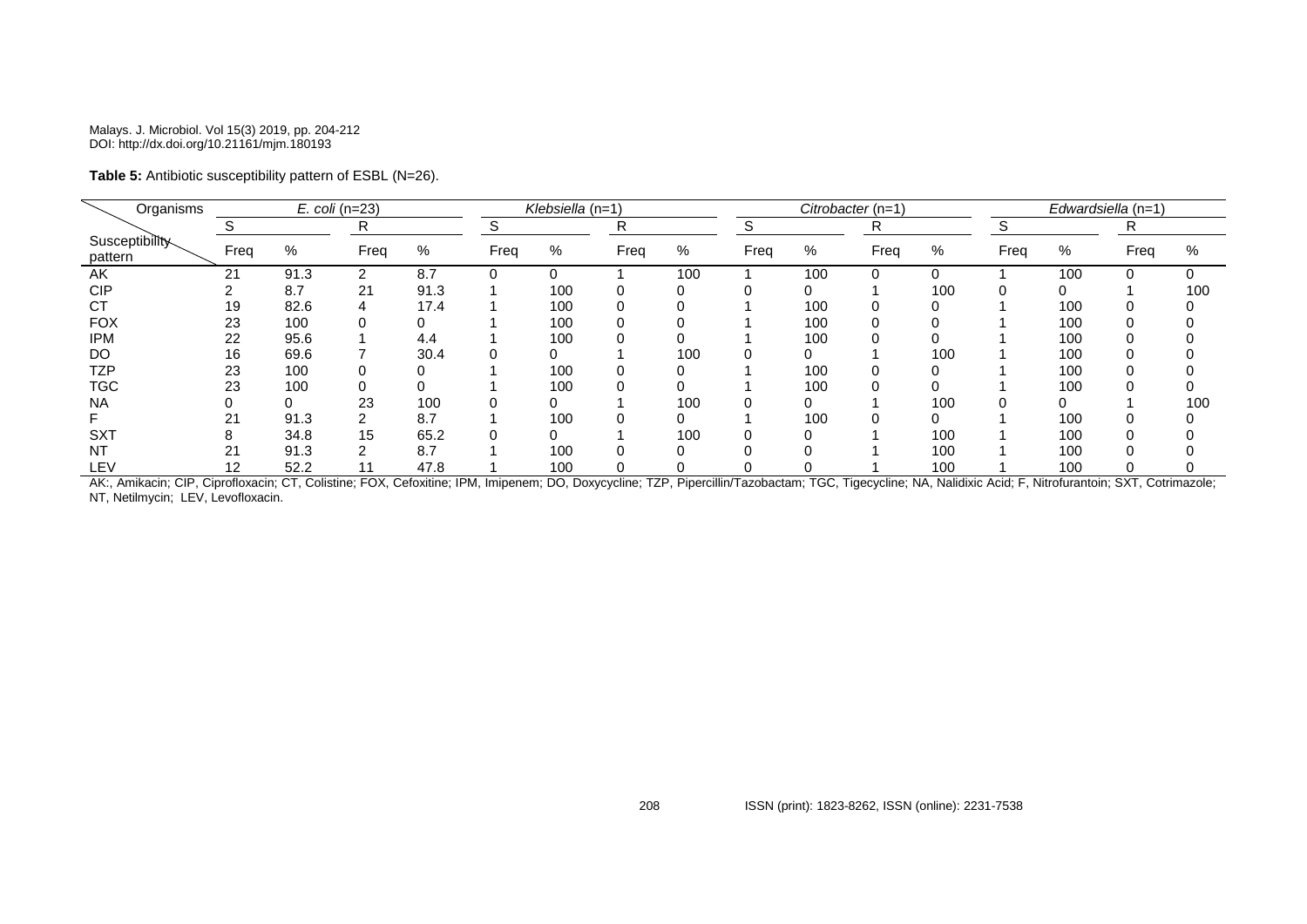| Organisms      | $E.$ coli (n=11) |      |          |      |      | K. pneumonia $(n=3)$ |              |          |      | Enterobacter (n=6) |      |      |      | $P.$ aeruginosa (n=11) |      |      |          | Acinetobacter (n=2) |      |     |  |
|----------------|------------------|------|----------|------|------|----------------------|--------------|----------|------|--------------------|------|------|------|------------------------|------|------|----------|---------------------|------|-----|--|
| Susceptibility | S                |      | R        |      | S    |                      | R            |          | S    |                    | R    |      | S    |                        | R    |      | ১        |                     | R    |     |  |
| pattern        | Freq             | %    | Freq     | %    | Freq | %                    | Freq         | %        | Freq | %                  | Freq | %    | Freq | %                      | Freq | %    | Freq     | %                   | Freq | %   |  |
| AK             | 9                | 81.8 | 2        | 18.2 |      | 33.3                 | 2            | 66.6     | 6    | 100                | 0    | 0    | 8    | 72.7                   |      | 27.2 |          | 50                  |      | 50  |  |
| <b>CIP</b>     | 3                | 27.2 | 8        | 72.7 |      | 33.3                 | 2            | 66.6     | 5    | 83.3               |      | 100  |      | 63.6                   | 4    | 36.3 |          | 50                  |      | 50  |  |
| <b>CT</b>      | 10               | 90.9 |          | 9.1  | 3    | 100                  |              | $\Omega$ | 6    | 100                | 0    | 0    | 8    | 72.7                   |      | 27.2 |          | 50                  |      | 50  |  |
| <b>IPM</b>     | 11               | 100  | 0        | 0    |      | 33.3                 | 2            | 66.6     | 6    | 100                | 0    | 0    |      | 63.6                   |      | 36.3 | 0        |                     | 2    | 100 |  |
| DO             |                  | 18.2 | 9        | 81.8 |      | 33.3                 | 2            | 66.6     | 5    | 83.3               |      | 16.6 |      | 9.09                   | 10   | 90.9 |          | 50                  |      | 50  |  |
| <b>TZP</b>     | 3                | 27.2 | 8        | 72.7 | 0    | 0                    | 3            | 100      | 4    | 66.6               | 2    | 33.3 | 3    | 27.2                   |      | 72.7 | 0        |                     | 2    | 100 |  |
| <b>TGC</b>     | 10               | 90.9 |          | 9.1  |      | 33.3                 | 2            | 66.6     | 4    | 66.6               | 0    | 0    | 5    | 45.5                   | 6    | 54.5 |          | 50                  |      | 50  |  |
| <b>NA</b>      |                  | 27.2 | 8        | 72.7 | 0    | $\mathbf 0$          | $\sim$<br>-5 | 100      | 2    | 33.3               |      | 100  | 0    |                        |      | 100  |          |                     | 2    | 100 |  |
| F              | 6                | 54.5 | 5        | 45.4 |      | 33.3                 | 2            | 66.6     | 3    | 50                 | 3    | 50   | 0    |                        |      | 100  | $\Omega$ |                     | 2    | 100 |  |
| <b>SXT</b>     |                  | 18.2 |          | 81.8 | 0    | $\Omega$             | 3            | 100      | 3    | 50                 | 3    | 50   |      | 9.09                   | 10   | 90.9 |          | 50                  |      | 50  |  |
| NT             |                  | 100  | $\Omega$ | 0    |      | 33.3                 | 2            | 66.6     | 5    | 83.3               |      | 16.6 | 8    | 72.7                   |      | 27.2 |          | 50                  |      | 50  |  |
| LEV            |                  |      |          | 47.8 |      | 33.3                 |              | 66.6     | 6    | 100                |      | 0    | 6    | 54.5                   |      | 45.4 |          | 50                  |      | 50  |  |

**Table 6:** Antibiotic susceptibility pattern of AmpC Beta- lactamases producing organisms (N=33).

AK, Amikacin; CIP, Ciprofloxacin; CT, Colistine; FOX, Cefoxitine; IPM, Imipenem; DO, Doxycycline; TZP, Pipercillin/Tazobactam; TGC, Tigecycline; NA, Nalidixic Acid; F, Nitrofurantoin; SXT, Cotrimazole; NT, Netilmycin; LEV, Levofloxacin.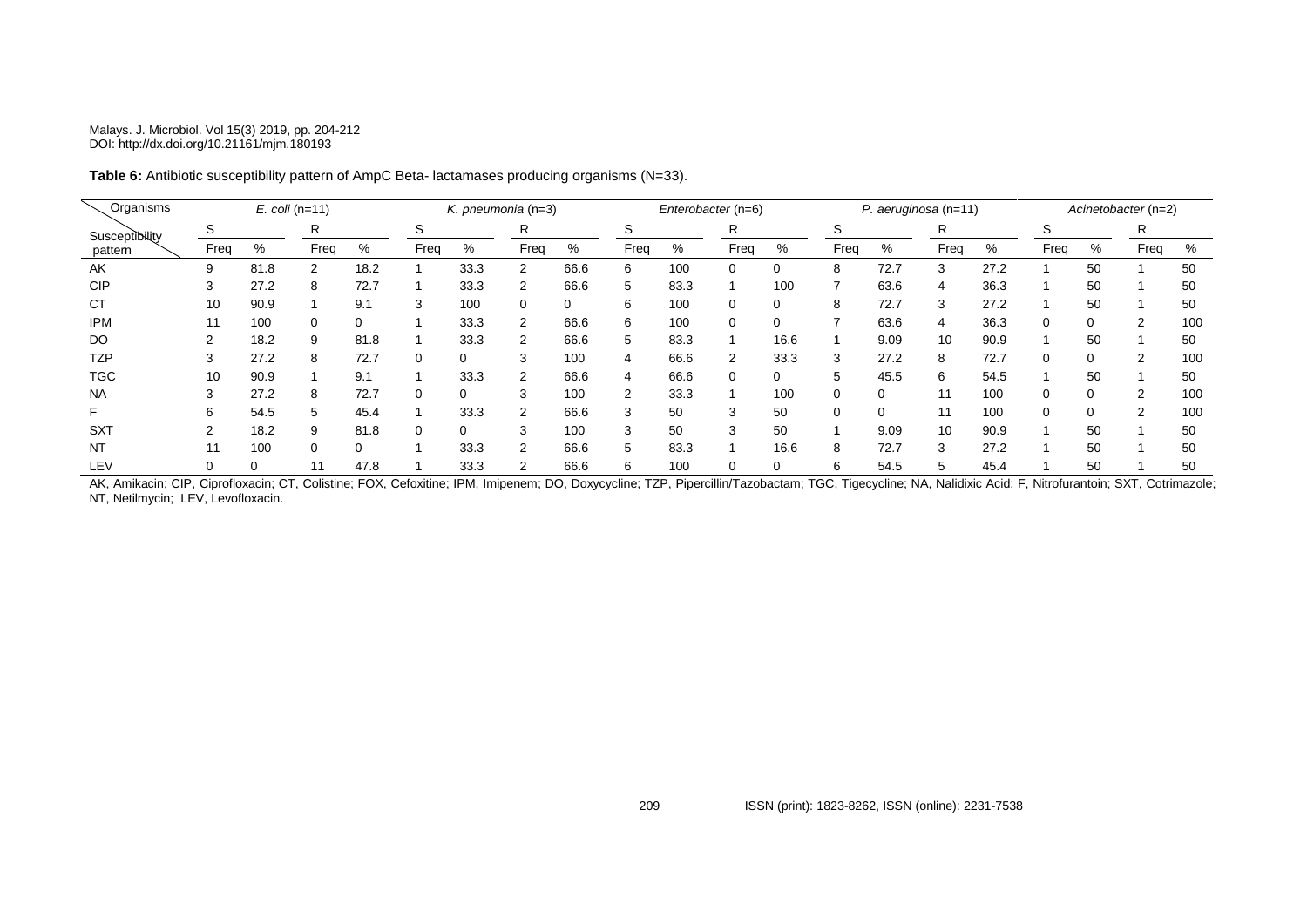In this study, the Gram negative bacteria comprised 65% of the total bacterial isolates while Gram positive bacteria marked with 35%. This was almost similar with some previous reports which demonstrated that Grampositive bacteria had a low contribution in causing UTIs relatively (Brad *et al.*, 2010; Gales *et al.*, 2000). The study found most frequent Gram negative bacteria isolated as *E. coli* (44.5%). This is almost similar with the results of some other studies (Jha and Bapat, 2005; Mohammadi *et al.*, 2010).

Most of the studies showed that *E. coli* is the most common uropathogen worldwide (Dimitrov *et al.*, 2004; Abubakar, 2009). Other studies showed that *Klebsiella*  spp. (Aboderin *et al.*, 2009) and *Pseudomonas aeruginosa* (Ehinmidu *et al.*, 2004) are the most prevalent uropathogens. *Citrobacter* spp. was either the second most prevalent uropathogens (Baral *et al.*, 2012) or the third most prevalent urinary isolates (Shobha *et al.*, 2007). However, we have found *K. pneumoniae* 7.5%, *P. aeruginosa* 5.5% and *Citrobacter* spp. only 0.5% in our clinical samples.

Uropathogens with antibiotic resistance has become a major public health concern in Bangladesh. In the current study the antimicrobial resistance rate of Gram negative isolates was high compare to the first line antimicrobial agents such as ampicillin, cotrimoxazole, and amoxicillin/ clavulanic acid. This may due to excessive use of these drugs temporarily because they are comparatively cheap and also easy to administer orally.

The present study demonstrated that, the *E. coli*  isolates to be completely resistant to the common clinically used drugs such as penicillin and its derivatives group and also to a higher extent to broad spectrum quinolone group. The results of antibiotic susceptibility pattern in our study are consistent with the previous studies of (Kukanur *et al.*, 2015) on drug resistance in *E*. *coli*, where their study revealed that 92.5, 75 and 57.1% of *E. coli* isolates were sensitive to nitrofurantoin, amikacin and gentamicin respectively. However, it has been reported that, the frequency was lower in developed countries (Karlowsky *et al.*, 2002). Antibiotic abuse and practicing incomplete antibiotic dosage has considerably promoted the distribution of multidrug resistant bacteria (Hossain *et al.*, 1982; Lee and Henry, 1989). This study has reported lower resistance for less commonly used drugs such as meropenem, imipenem, nitrofurantion and amikacin and complete sensitivity to netilmycine, ceftriaxone and gentamicin among the *E. coli* isolates. This finding has been supported by the study of Sharmin *et al.* (2009) which reported a good sensitivity for imipenem, ceftazidime and amikacin against UTI-isolates of *E. coli* in Bangladesh (Sharmin *et al.*, 2009).

The most significant outcome of our study is to find out the beta-lactam group resistance bacteria compare to other previous selected studies. ESBL-producing strains demonstrated a significantly higher rate of resistance to non beta-lactam antibiotics. These findings are similar to those reported by others (Ndugulile *et al.*, 2005; Mehrgan *et al.*, 2009). Worldwide ESBL prevalence in community and hospital widely varies (Kader and Angamuthu, 2005).

A total of 20% isolates were found to produce ESBL detected by the double disc diffusion test. The prevalence of ESBL was reported 22% and 64% respectively in India. (Agrawal *et al.*, 2008; Singhal *et al.*, 2005). Among the five most frequent UTI pathogens, *E. coli* (25.84 %) and *Klebsiella pneumoniae* (6.6 %) were most prevalent ESBL producers. In Bangladesh, the prevalence of ESBLs has been reported from beginning of 2000. More studies are required to know the exact magnitude of the problem in Bangladesh.

Other emerging resistance mechanisms such as AmpC enzymes are also being increasingly found in members of family *Enterobacteriaceae.* AmpC betalactamase is one type of cephalosporinase which is either not inhibited, or weakly inhibited by clavulanic acid. It can hydrolyze not only cephamycins also extended spectrum cephalosporins. In our study, AmpC beta-lactamase producing strains are more susceptible to Tazobactam as compared to clavulanic acid which is similar with a previous study (Philippon *et al.*, 2002). High level resistance to cefepime had been showed by both ESBL producers and non-producers while AmpC producers are very susceptible to fourth generation cephalosporins including cefepime (Livermore, 1995). In our study out of 130 Gram negative organisms, 33 samples were AmpC beta-lactamases producing organisms. Of them 12.35% *E. coli* and 20% *K. pneumoniae* are AmpC betalactamases positive. There is alarming news that, 100% *P. aeruginosa* and 50% *Acinetobacter* spp. are AmpC beta Lactamases positive. In this study overall AmpC prevalence was 17.2% compared to two studies in India reporting 27% (Subha *et al.*, 2003) and 47.3% (Hemalatha *et al.*, 2007). The total number of AmpC betalactamases producing organisms is 25.38% which is greater than ESBL producing organisms. Current study has demonstrated the drug resistance among uropathogens. On the basis of our findings, it is very urgent to analyze and follow-up the antibiotic resistance pattern continuously. In addition, development of regional surveillance programs is also necessary to provide information which would then enable the development of UTI guidelines.

## **CONCLUSION**

In conclusion, our study showed that among the urine isolates, AmpC and ESBLs production were prevalent in Gram negative bacteria. Majority of these organisms were resistant to common antibiotics used for treatment of UTI. Further drug resistance surveillance in the hospitals and molecular characteristics of ESBLs and AmpC isolates in Bangladesh is necessary. This study is important for strict antibiotic policy implementation in hospitals to estimate the impact of higher drug resistance in bacteria and to take steps for reducing this resistance. The findings of the present study recommend that the UTI should be treated by selective antibiotics obtained from culture and sensitivity tests to minimize increasing trend of drug resistance. To eradicate multi drug resistant strains, new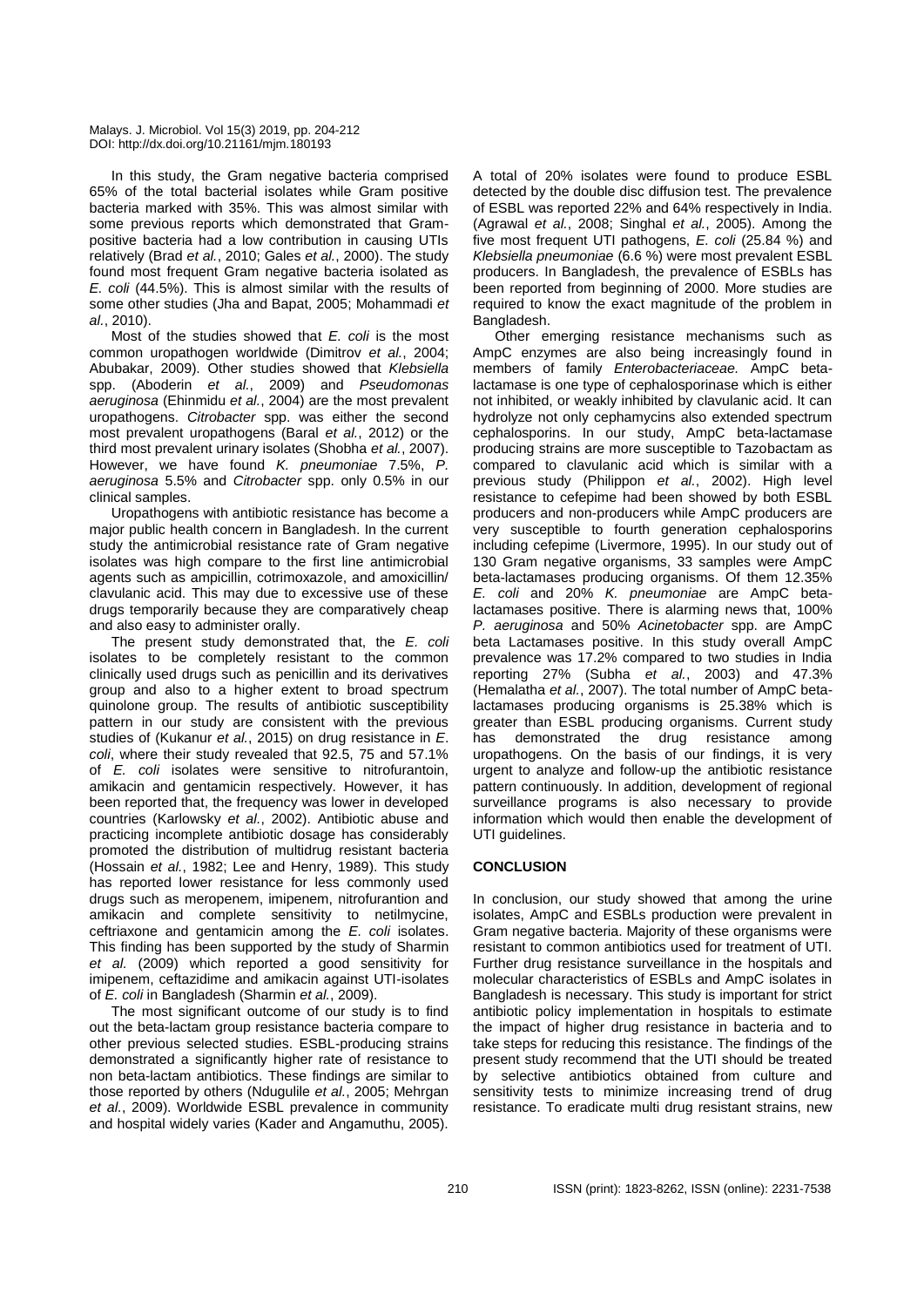guidelines of antibiotic therapy for UTI may be necessary through more evaluation.

## **ACKNOWLEDGEMENTS**

The authors wish to acknowledge the staff of Microbiology Laboratory, Department of Microbiology, Faculty of Basic Sciences, Bangladesh University of Health Sciences for their assistance.

## **REFERENCES**

- **Aboderin, O. A., Abdu, A.-R., Odetoyin, B. W. and Amikanra, A. (2009).** Antimicrobial resistance in *Escherichia coli* strains from urinary tract infections. *Journal of the National Medical Association* **101(12)**, **1268-1273.**
- **Abubakar, E.-M. M. (2009).** Antimicrobial susceptibility pattern of pathogenic bacteria causing urinary tract infections at the Specialist Hospital, Yola, Adamawa state, Nigeria. *Journal of Clinical Medicine and Research* **1(1)**, **1-8.**
- **Agrawal, P., Ghosh, A., Kumar, S., Basu, B. and Kapila, K. (2008).** Prevalence of extended-spectrum beta-lactamases among *Escherichia coli and Klebsiella pneumoniae* isolates in a tertiary care hospital. *Indian Journal of Pathology and Microbiology* **51(1)**, **139-142.**
- **Ahmed, S. M., Rajeevan, S., Jasmin, P. and Shakir, V. (2014).** Detection of ESBL among the Gram negative uropathogens and their antibiotic resistance pattern in a rural medical college hospital North Kerala, India. *International Journal of Current Microbiology and Applied Sciences* **3(2)**, **561-567.**
- **Aiyegoro, O., Igbinosa, O., Ogunmwonyi, I., Odjadjare, E., Igbinosa, O. and Okoh, A. (2007).** Incidence of urinary tract infections (UTI) among children and adolescents in Ile-Ife, Nigeria. *African Journal of Microbiology Research* **1(2)**, **13-19.**
- **Akram, M., Shahid, M. and Khan, A. U. (2007).** Etiology and antibiotic resistance patterns of communityacquired urinary tract infections in JNMC Hospital Aligarh, India. *Annals of Clinical Microbiology and Antimicrobials* **6**, **4.**
- **Alipourfard, I. and Nili, N. Y. (2010).** Antibiogram of extended spectrum beta-lactamase (ESBL) producing *Escherichia coli* and *Klebsiella pneumoniae* isolated from Hospital Samples. *Bangladesh Journal of Medical Microbiology* **4(1)**, **32-36.**
- **Baral, P., Neupane, S., Marasini, B. P., Ghimire, K. R., Lekhak, B. and Shrestha, B. (2012).** High prevalence of multidrug resistance in bacterial uropathogens from Kathmandu, Nepal. *BMC Research Notes* **5**, **38.**
- **Blomgran, R., Zheng, L. and Stendahl, O. (2004).** Uropathogenic *Escherichia coli* triggers oxygendependent apoptosis in human neutrophils through the cooperative effect of type 1 fimbriae and lipopolysaccharide. *Infection and Immunity* **72(8)**, **4570-4578.**
- **Brad, G.-F., Sabau, I., Marcovici, T., Maris, I., Daescu, C., Belei, O., Vetesi, T., Nilima, K., Hodut, A. and Popoiu, C. (2010).** Antibiotic resistance in urinary tract infections in children. *Jurnalul Pediatrului* **13(13)**, **73-77.**
- **Coudron, P. E., Moland, E. S. and Thomson, K. S. (2000).** Occurrence and detection of AmpC betalactamases among *Escherichia coli*, *Klebsiella pneumoniae*, and *Proteus mirabilis* isolates at a veterans medical center. *Journal of Clinical Microbiology* **38(5)**, **1791-1796.**
- **Dimitrov, T., Udo, E., Emara, M., Awni, F. and Passadilla, R. (2004).** Etiology and antibiotic susceptibility patterns of community-acquired urinary tract infections in a Kuwait hospital. *Medical Principles and Practice* **13(6)**, **334-339.**
- **Dogra, V., Sharma, A., Mishra, B., Thakur, A. and Loomba, P. S. (2012).** Drug-resistant Gram-negative bacilli in urinary tract infection: A need for strict antibiotic prescription policy. *International Journal of Health and Allied Sciences* **1(3)**, **204-206.**
- **Dunne, W. M. and Hardin, D. J. (2005).** Use of several inducer and substrate antibiotic combinations in a disk approximation assay format to screen for AmpC induction in patient isolates of *Pseudomonas aeruginosa*, *Enterobacter* spp., *Citrobacter* spp., and *Serratia* spp. *Journal of Clinical Microbiology* **43(12)**, **5945-5949.**
- **Ehinmidu, J., Bolaji, R. and Adegboye, E. (2004).** Isolation and antibiotic susceptibility profile of *Neisseria gonorrhoeae* isolated from urine samples in Zara, Northern Nigeria. *Journal of Phytomedicine and Therapeutics* **9(2004), 20-24.**
- **Forbes, B., Sahm, D. and Weissfeld, A. (2007).** Obligate intracellular and nonculturable bacterial agents. Bailey and Scott's Diagnostic Microbiology. 12th Edn. Miss. Mosby, St. Louis, USA. **pp. 842-855.**
- **Gales, A. C., Jones, R. N., Gordon, K. A., Sader, H. S., Wilke, W. W., Beach, M. L., Pfaller, M. A., Doern, G. V. and Sentry Study Group Latin America, T. (2000).** Activity and spectrum of 22 antimicrobial agents tested against urinary tract infection pathogens in hospitalized patients in Latin America: Report from the second year of the SENTRY antimicrobial surveillance program (1998). *Journal of Antimicrobial Chemotherapy* **45(3)**, **295-303.**
- **Gradwohl, R. B. H., Sonnenwirth, A. C. and Jarett, L. (1980).** Gradwohl's Clinical Laboratory Methods and Diagnosis. Mosby, St. Louis, USA. **pp. 2339.**
- **Gul, N., Mujahid, T. Y. and Ahmad, S. (2004).** Isolation, Identification and Antibiotic Resistance Profile of Indigenous. *Pakistan Journal of Biological Sciences* **7(12)**, **2051-2054.**
- **Hemalatha, V., Padma, M., Sekar, U., Vinodh, T. and Arunkumar, A. (2007).** Detection of Amp C beta lactamases production in *Escherichia coli* and *Klebsiella* by an inhibitor-based method. *Indian journal of Medical Research* **126(3)**, **220-223.**